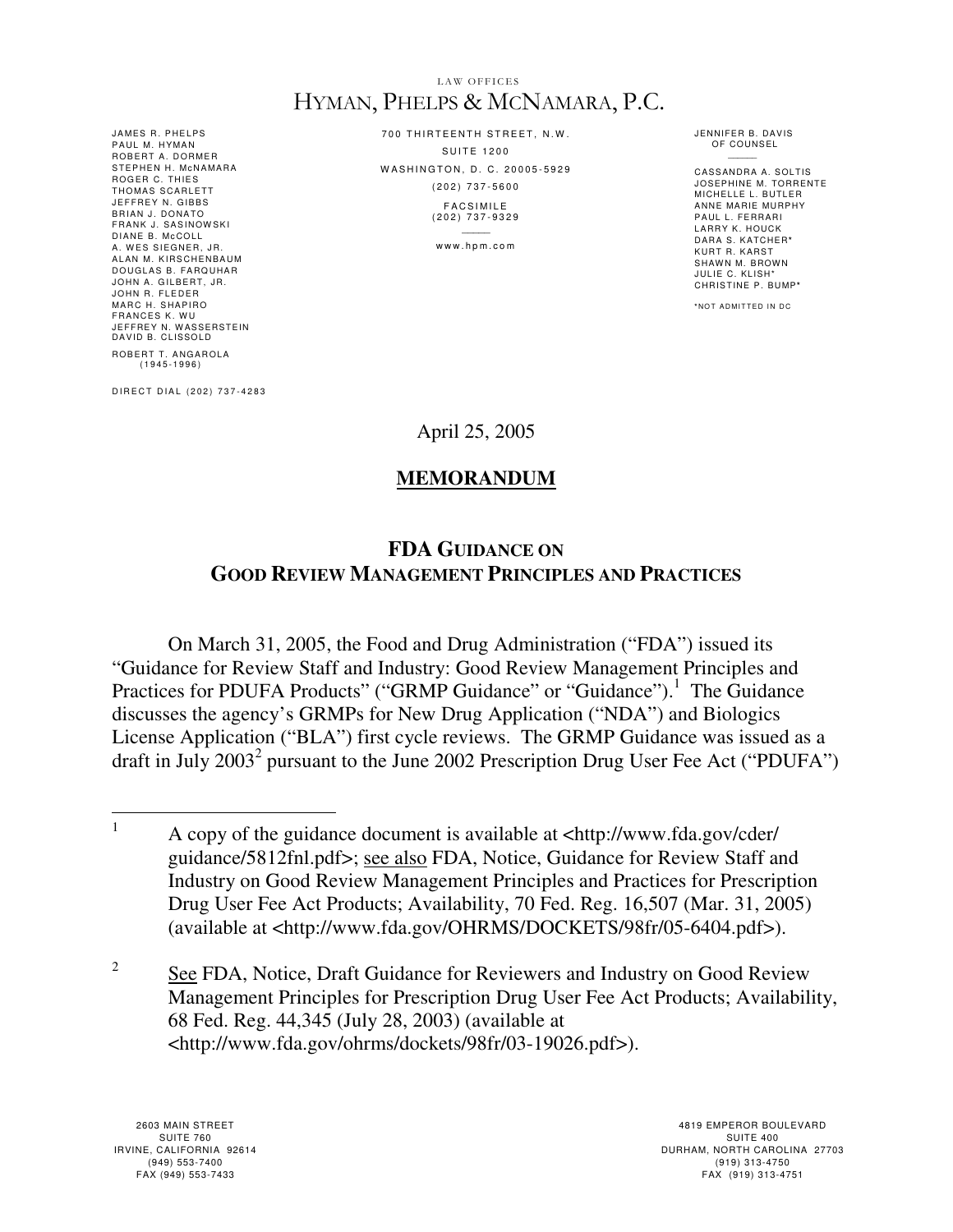Page 2

reauthorization performance goals agreed to by the agency.<sup>3</sup> These performance goals require FDA to provide guidance to industry and agency review staff on the following GRMP issues in order to promote quality, efficient, clear, transparent, and consistent management of marketing application reviews:

- 1. The filing review process, including communication of issues identified during the filing review that may affect approval of the application.
- 2. Ongoing communication with the sponsor during the review process (in accordance with 21 CFR 314.102(a)), including emphasis on early communication of easily correctable deficiencies (21 CFR 314.102(b)).
- 3. Appropriate use of Information Request and Discipline Review letters, as well as other informal methods of communication (phone, fax, e-mail).
- 4. Anticipating/planning for a potential Advisory Committee meeting.
- 5. Completing the primary reviews allowing time for secondary and tertiary reviews prior to the action goal date.
- 6. Labeling feedback planning to provide labeling comments and scheduling time for teleconferences with the sponsor in advance of the action goal date.

## $\underline{\text{Id}}^4$

The GRMP Guidance explains FDA's current best practices concerning marketing application review and management. It is the first time the agency has consolidated and

 $\frac{1}{3}$  See PDUFA Reauthorization Performance Goals and Procedures, § X.B, June 4, 2002 (available at <http://www.fda.gov/oc/pdufa/PDUFAIIIGoals.html>).

<sup>4</sup> FDA has addressed some of these issues, such as Information Request and Discipline Review letters, more fully in separate guidance documents. See FDA, "Guidance for Industry: Information Request and Discipline Review Letters Under the Prescription Drug User Fee Act," (Nov. 2001) (available at <http://www.fda.gov/cber/gdlns/pdufa-irdr.pdf>).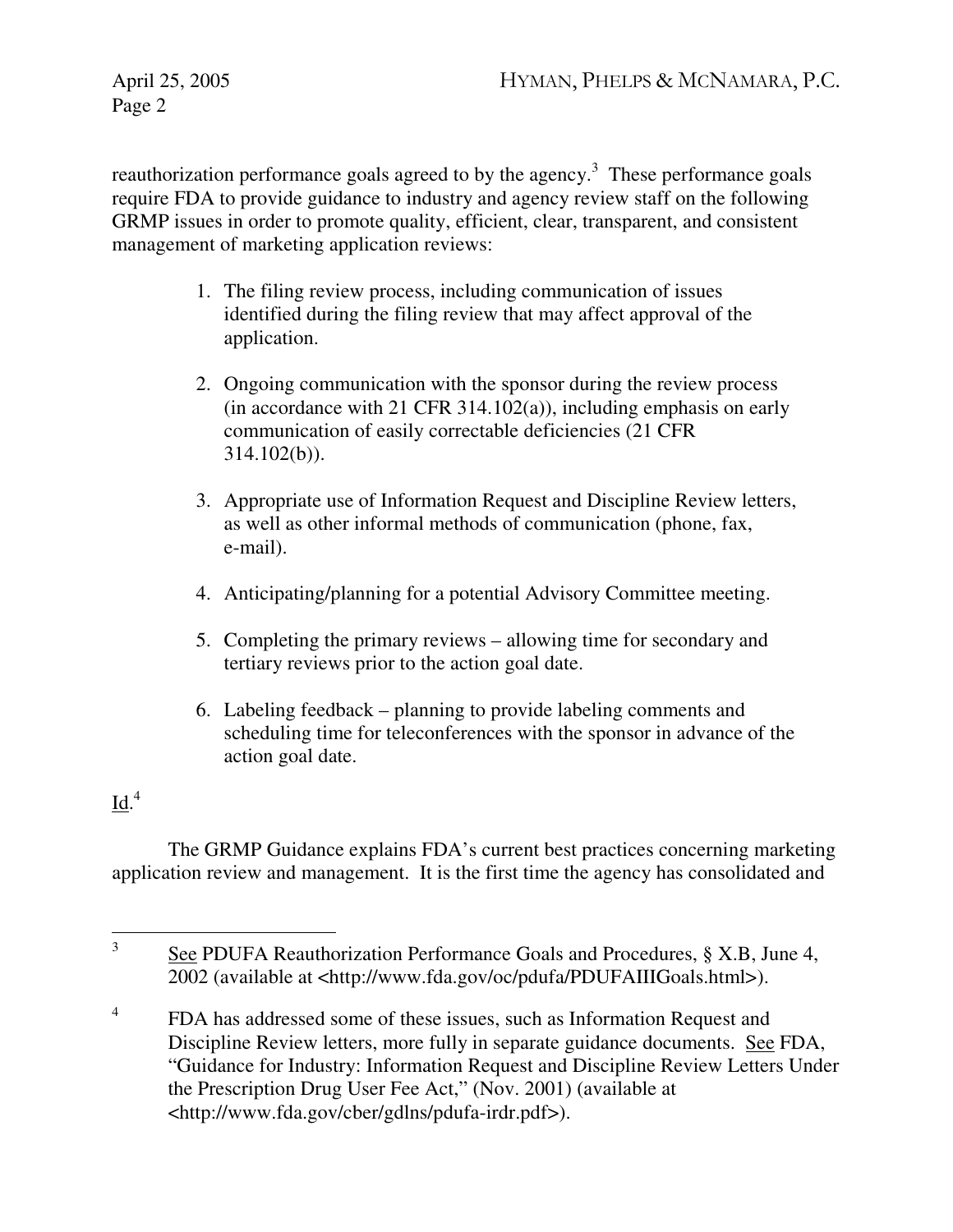Page 3

fully discussed these practices in a single document. Therefore, applicants are strongly encouraged to become familiar with and fully knowledgeable about the GRMPs.

The GRMP Guidance first explains the fundamentals and operational principles of good review management, such as active applicant involvement and effective timely communication between FDA and applicants during the review process. Applicants are urged to work with their assigned Regulatory Project Manager ("RPM") to create a clear communication strategy for issues that might arise during the review process. RPMs are advised to promptly communicate those issues to FDA review staff, and to timely notify applicants of correctable deficiencies identified by FDA review staff. The GRMP Guidance also discourages applicants from requesting FDA review staff to speculate about regulatory actions.

After explaining good review management fundamentals and operational principles, the GRMP Guidance focuses on the goals, milestones, and timelines for each of the five phases of a typical NDA/BLA first cycle review:<sup>5</sup> (1) Filing Determination and Review Planning Phase; (2) Review Phase; (3) Advisory Committee Meeting Phase; (4) Action Phase; and (5) Post-action Phase. Accompanying the discussion of each review phase are detailed tables that outline the phase and responsibility assignments, and refer to applicable regulations, guidance documents, and policies and practices.

The major application review milestones identified in the GRMP Guidance for each first cycle review phase of a "standard" and "priority" review are discussed briefly  $below<sup>6</sup>$ 

6 The timelines identify the periods of time for a "standard" review. The number in parentheses indicates the timeline for a "priority" review.

 5 A first cycle review is the "standard" (ten month) or "priority" (six month) review period for a particular original NDA, BLA, or efficacy supplement (excluding labeling supplements that contain clinical data), which may be extended for an additional three months if a major amendment is submitted during the last three months of a review. A second cycle review begins when FDA receives a complete response to all deficiencies listed in an "approvable" or "not approvable" action letter (i.e., an application resubmission). See FDA, "Guidance for Industry: Classifying Resubmissions in Response to Action Letters," (Apr. 1998) (available at <http://www.fda.gov/cder/guidance/2360fnl.pdf>).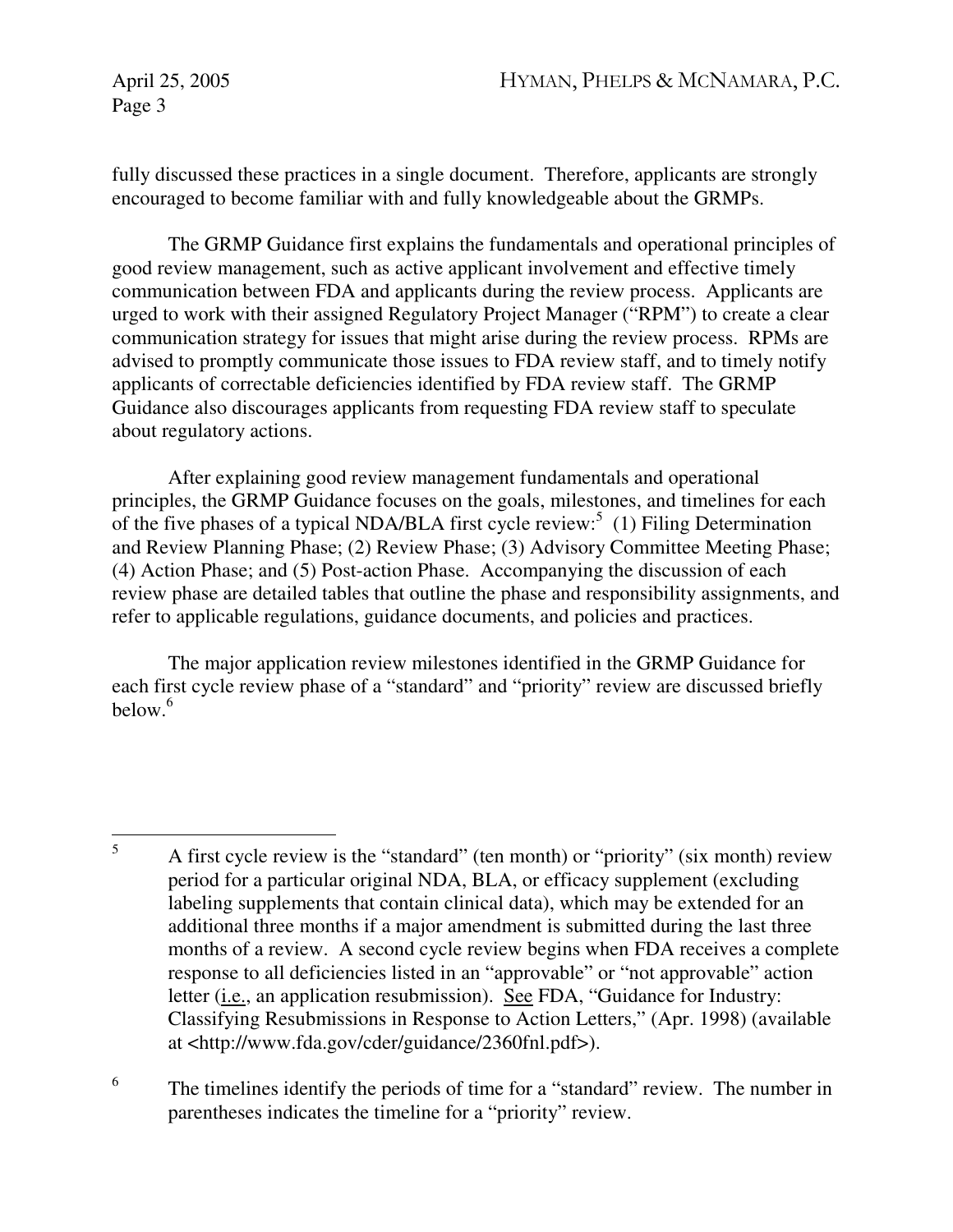*Filing Determination and Review Planning Phase*. Within 14 days of receiving an application, FDA assigns a review team from the applicable Center for Drug Evaluation and Research ("CDER") or Center for Biologics Evaluation and Research ("CBER") review division, and schedules a filing review meeting. Potential issues that could cause the agency to refuse to file an application should be communicated to an applicant as early in the review cycle as possible. The decision to file an application and to classify it for "standard" or "priority" review is typically made within 45 days of application receipt. In addition, the CDER/CBER review division conducts a planning meeting to develop a timeline for application review. Major review milestone timelines should be communicated to applicants. By day 60, the review division communicates a filing decision, and filing status (i.e., "standard" or "priority") if the application is filed. By day 74, the CDER/CBER review division sends a letter to the applicant identifying potential review issues (or the lack thereof).

*Review Phase*. The review of an application begins at the time it is assigned to a review division. Within 5 months (3 months for "priority" review) of receiving an application, the review division holds an internal mid-cycle meeting to discuss review status, revise the application review plan if necessary, and evaluate the need for additional interaction with the applicant concerning labeling, risk management, and potential postmarketing commitments. The review division should complete its review of an application by the end of month 8 (5 for a "priority" review).

*Advisory Committee Meeting Phase*. If FDA decides, during its review of an application, to convene an advisory committee meeting (e.g., because the drug is a new chemical entity, or raises significant safety or efficacy issues), the meeting should take place by the end of month 8 (5 for a "priority" review). The review division will followup with the applicant as necessary to address issues raised during an advisory committee meeting.

*Action Phase*. By the end of month 8 (5 for a "priority" review), the review division holds an internal wrap-up meeting to integrate the outcomes of reviews, consults, inspection reports, and advisory committee meeting follow-up. Labeling discussions with the applicant are scheduled to occur approximately 3 weeks prior to the PDUFA action date. If necessary, the review division and applicant will also discuss appropriate postmarketing commitments and risk management programs.

*Post-action Phase*. The postaction phase does not include specific timelines. The review division and applicant may meet to discuss lessons learned during the review process. In cases where an application was not approved, deficiencies may be clarified and expected responses (including resubmission) discussed.